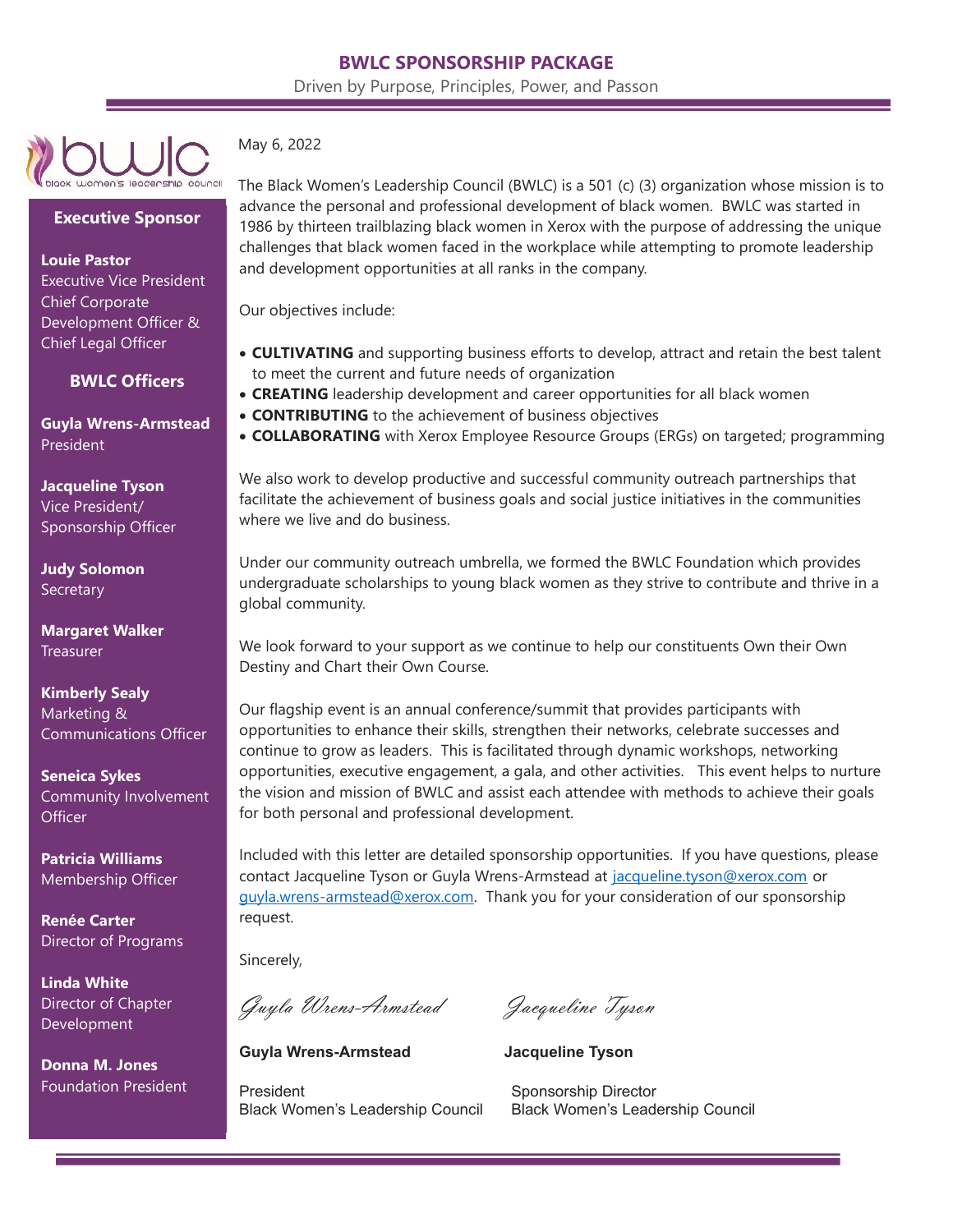## **Sponsor Package Options**

## **Diamond Sponsor - \$25,000/calendar year**

### **Unique Benefits:**

- Two BWLC Foundation scholarships valued at \$2,500 total awarded in your company's name
- Title sponsorship recognition for the BWLC Destination or Virtual Summits may include:
	- Marketing collaterals
	- **Exent signage**
	- Full Page Ad
- 1:1 with the BWLC Executive Sponsor Louie Pastor, Executive Vice President, Chief Corporate Development Officer & Chief Legal Officer Xerox Corporation
- Quarterly speaking opportunities to the BWLC membership (e.g. Summit/Conference, Sister To Sister Calls)
- Hosting Opportunities (e.g. Summit events, networking hours)
- 8 Complimentary conference registrations
- 2 Executive networking sessions

## **Additional Benefits:**

- Contributions are tax deductible as set forth in IRS Guidelines
- Premium banner space on the BWLC Website [\(www.bwlc.com\)](http://www.bwlc.com/)
- VIP Reception with Xerox Executives, the BWLC Executive Board members, Senior Advisory Council and special guests
- Inclusion of branded items in destination conference registration packet
- Opening Session Address at Conference
- 2 VIP Reserved table at Destination Conference Gala
- Supports Community Engagement programs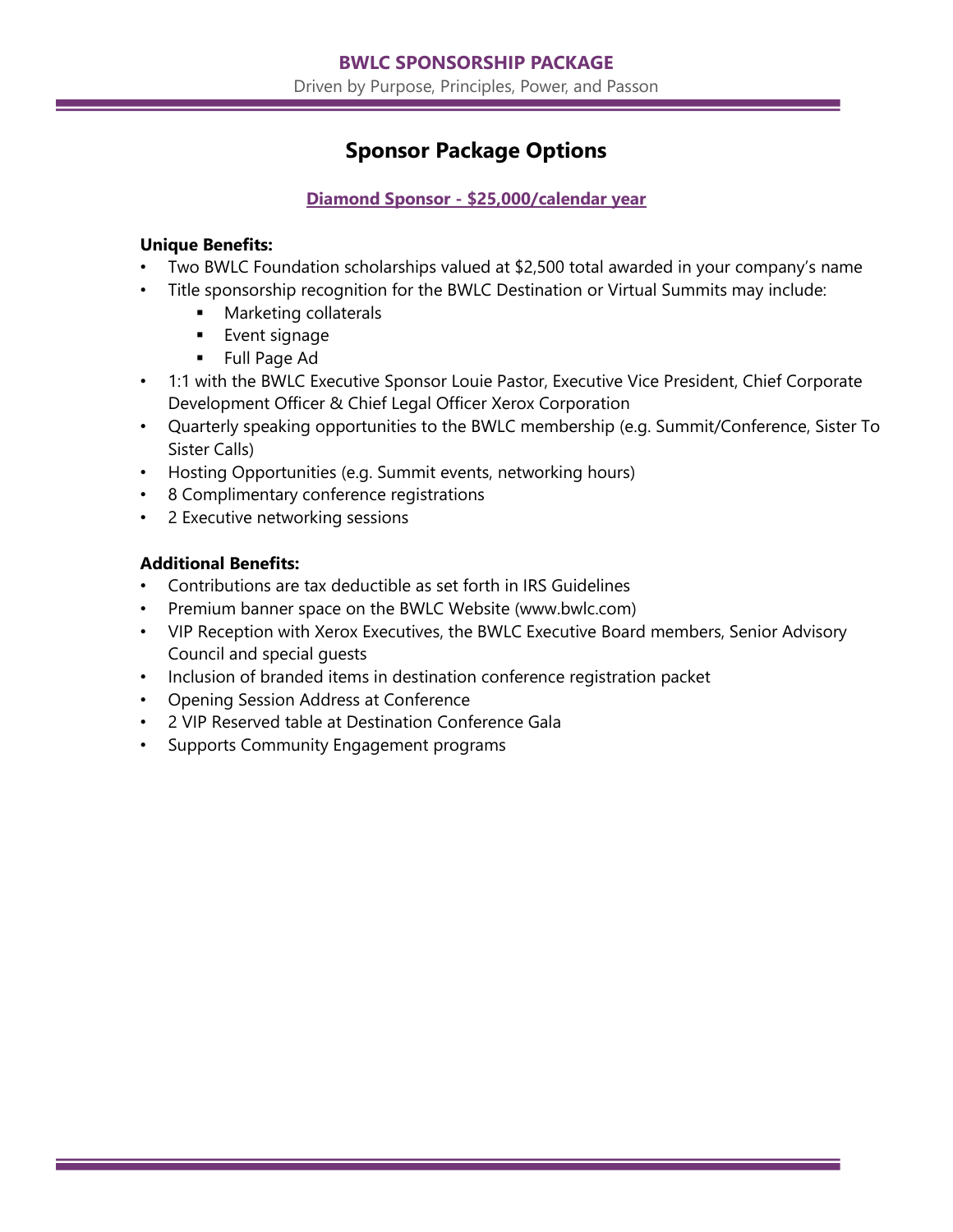# **Sponsor Package Options Continued**

## **Platinum Sponsor - \$15,000; Calendar year**

### **Unique Benefits:**

- Two BWLC Foundation scholarships valued at \$1,500 total awarded in your company's name
- Prominent recognition for the BWLC Destination or Virtual Summits may include:
	- Marketing collaterals
	- 1/2 Page Ad
- Annual speaking opportunities to BWLC membership (e.g. Summit/Conference, Sister To Sister Calls)
- Hosting Opportunities (e.g. Summit events, networking hours)
- 4 Complimentary conference registrations
- 1 Executive networking session

## **Additional Benefits:**

- Contributions are tax deductible as set forth in IRS Guidelines
- Logo Listing on BWLC Website ([www.bwlc.com](http://www.bwlc.com/))
- VIP Reception with Xerox Executives, BWLC Executive Board members, Senior Advisory Council and special guests
- Inclusion of branded items destination in conference registration packet
- 1 VIP Reserved table at Destination Conference Gala
- Supports Community Engagement programs

## **Silver Sponsor - \$10,000; Calendar year**

## **Unique Benefits:**

- Two BWLC Foundation scholarships valued at \$1,000 total awarded in your company's name
- Prominent recognition for the BWLC Destination or Virtual Summits may include:
	- Marketing collaterals
	- 1/4 Page Ad
- Annual speaking opportunities to BWLC membership (e.g. Summit/Conference, Sister To Sister Calls)
- Hosting Opportunities (e.g. Summit events, networking hours)
- 2 Complimentary conference registrations

## **Additional Benefits:**

- Contributions are tax deductible as set forth in IRS Guidelines
- Logo Listing on BWLC Website ([www.bwlc.com](http://www.bwlc.com/))
- VIP Reception with Xerox Executives, BWLC Executive Board members, Senior Advisory Council and special guests
- Inclusion of branded items destination in conference registration packet
- 1 VIP Reserved table at Destination Conference Gala
- Supports Community Engagement programs